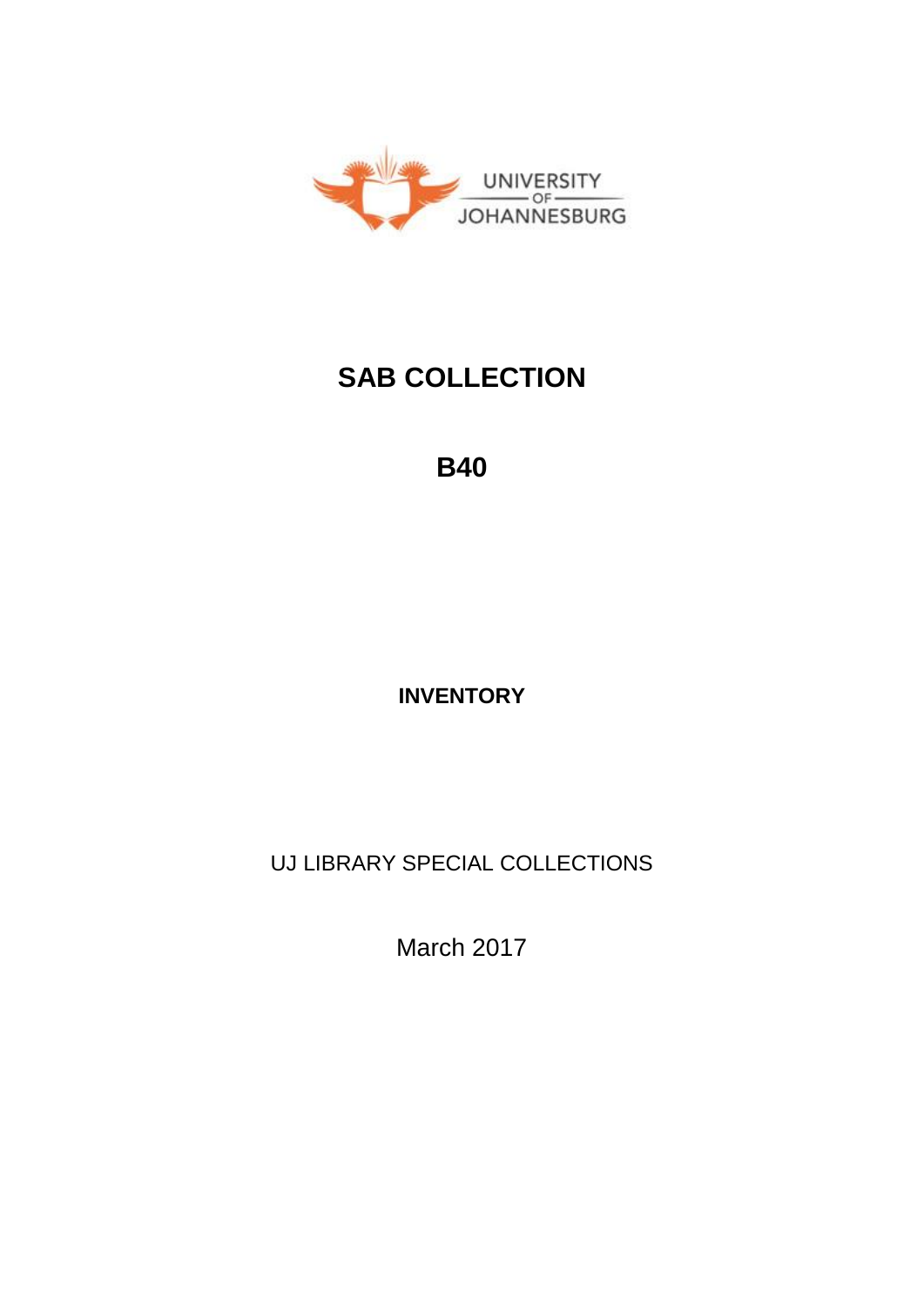## **Short biography of Anne Kelk Mager**

Anne Mager taught social and economic history in the Department of Historical Studies, University of Cape Town, from 1990 to 2016. She is author of *Beer, Sociability and Masculinity in South Africa* (Indiana University Press and UCT Press, 2010) and *Gender and the Making of a South African Bantustan: A Social History of the Ciskei, 1945-1959* (James Currey/Heinemann and David Philip in 1999), and coeditor of *The Cambridge History of South Africa Volume II* (Cambridge University Press, 2012) and has published articles *Past and Present*, the *Journal of African History* and the *Journal of Southern African Studies* among others.

## **Collection summary**

**Collection title**: SAB (South African Breweries) collection

#### **Collection Number:** B40

**Compiler:** Prof. Anne Kelk Mager compiled this data for her book *Beer, Sociability, and Masculinity in South Africa,* which was published in 2010.

**Copyright:** As this is a compilation of research data, the copyright varies. There are a lot of newspaper cuttings, journal articles, minutes of meetings and specialised reports which belong to the respective publisher or author. Anne Mager is the author of the transcribed interviews. The court papers were made available by Mr Kashiti Masemola, the General Secretary of the Food and Allied Workers Union who gave permission to make this material available for research.

#### **Language**: English.

**Dates:** The material covers the period 2000 to 2010.

**Keywords/search terms**: Beer, sociability, illicit drinking, apartheid, SAB (South African Breweries), alcohol abuse, brewery, FAWU (Food & Allied Workers Union), Labour Court, advertising, beer market, shebeen.

**Physical description /extent:** 15 archival boxes of news clips, articles, reports and court papers.

**Collection or items available online**: The inventory will be published on the UJ Library, Special Collections website, as well as on UJContent.

**Access to collection:** Open to all bona fide researchers; for in-library use only. Contact the University of Johannesburg Library: Special Collections at Doornfontein Campus at tel. no. 011 559 6890/6882/6823.

e-mail addresses available at the website:

<https://www.uj.ac.za/library/informationsources/special-collections/Pages/default.aspx>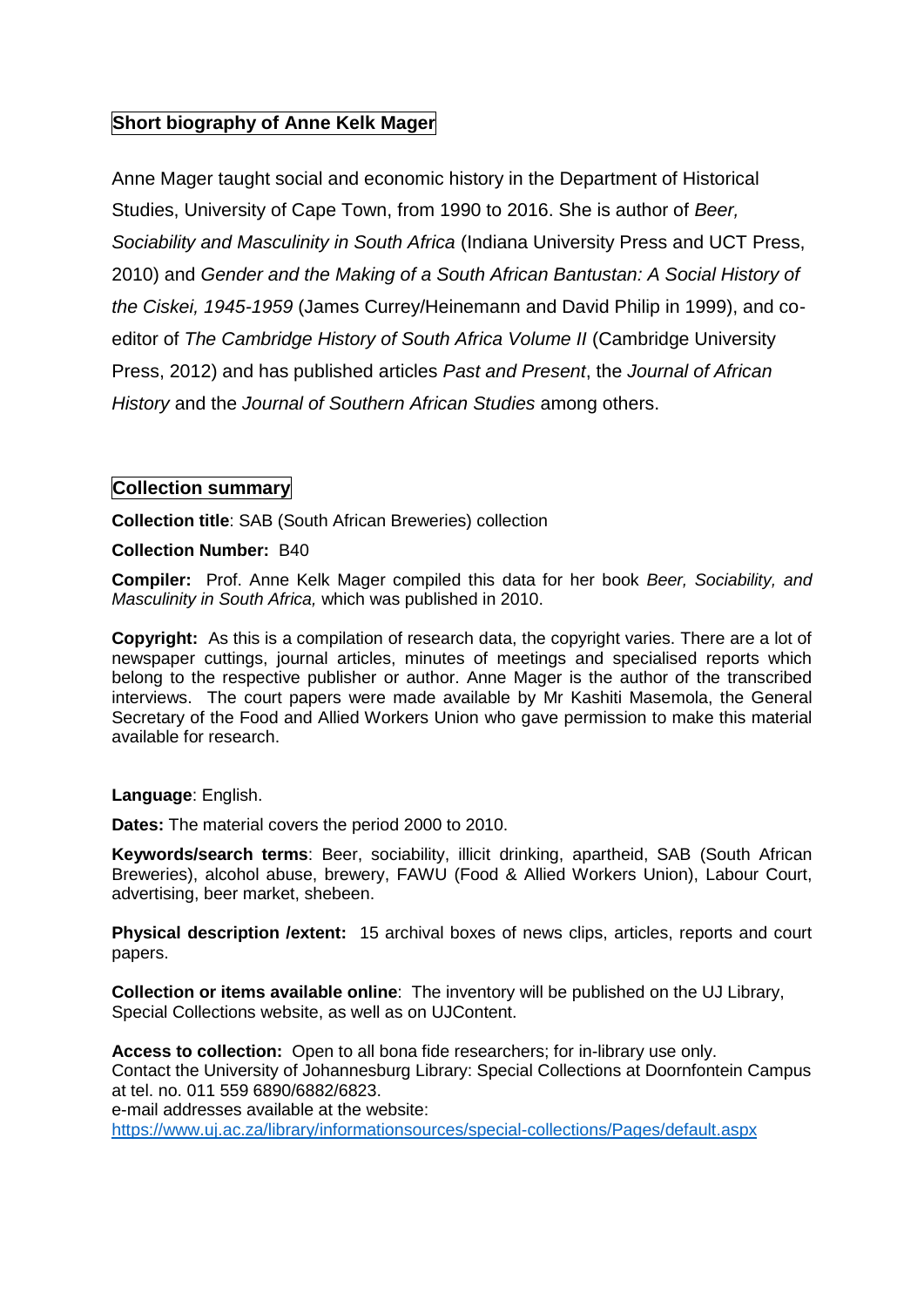Prior arrangements are not necessary before coming to the Library, however, patrons from out of town are encouraged to communicate with the Library in advance of their visits to ascertain availability of materials.

Photocopying/digital photography/scanning will be permitted only with the permission of the Manager, Special Collections by signing the appropriate form.

**Acquisition information**: The SAB collection was donated by Prof Anne Mager on her retirement from teaching at the University of Cape Town (UCT. UJ Library took ownership of the collection on 13 December 2016.

**Preferred citation**: UJSC B40/1 etc. with the specific title/author of the item. UJSC = University of Johannesburg Special Collections.

**Compiler of inventory**: Ms Atline Maluleke, March 2017.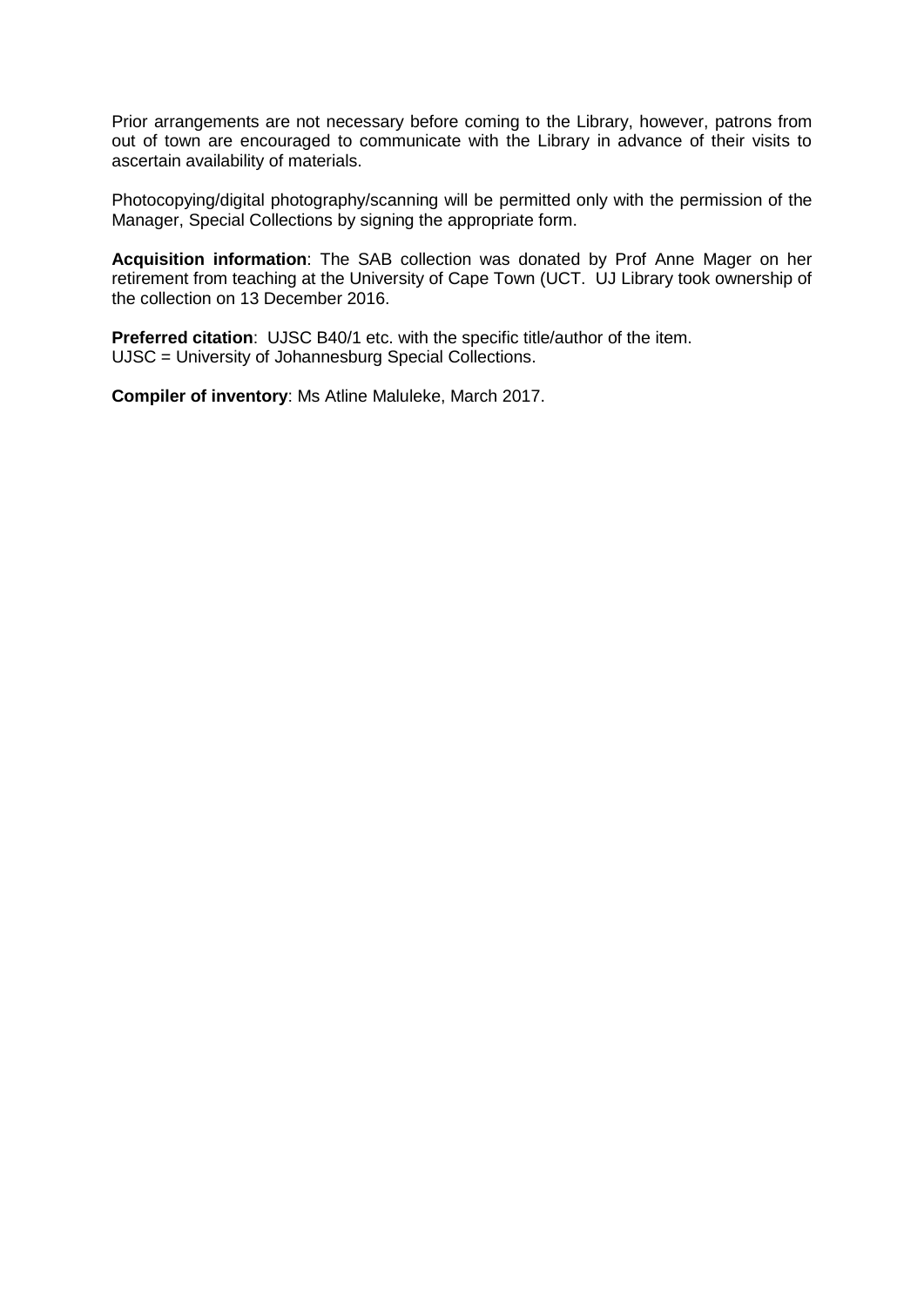## **SAB collection B40**

#### **Box B40/1: Africans & Liquor & Laws:**

- File 1 Native Affairs Committee
	- Minutes Mayoral year (Sep 1961 Aug 1962)
- File 2 City of Cape Town Bantu Affairs
	- Minutes Mayoral year (Sep 1964 Mar 1965)
	- Newspaper articles
- File 3: SAB response to Malan Comm (1950 1970)
	- Guiness, Amstel, Carling black label
	- Beer wars
	- Retail
- File 4: Report of the Commission of Enquiry
	- Malan report

#### File 5: Articles

- Report no 1C

# **Box B40/2: SAB corporate in Business day and Financial Mail: 2006 Internet**

File 1: Corporate in Business Day and Financial Mail Jul & Dec 1991; Mar 1994; Oct & Nov 1996; Jul, Aug & Oct 1999; May & Sep 2000; Feb 2003; Oct 2004; Jul 2005 & Dec 2006 File 2: Corporate in Business Day (15 and 18 Dec 2006) File 3: Corporate in Business Day (18 Dec 2006) File 5 SAB Articles File 6: Corporate in Business Day

- Newspaper articles

**Box B40/3: 1970s, 1980s and 1990s. SAB Corporate and Beer wars and TRC**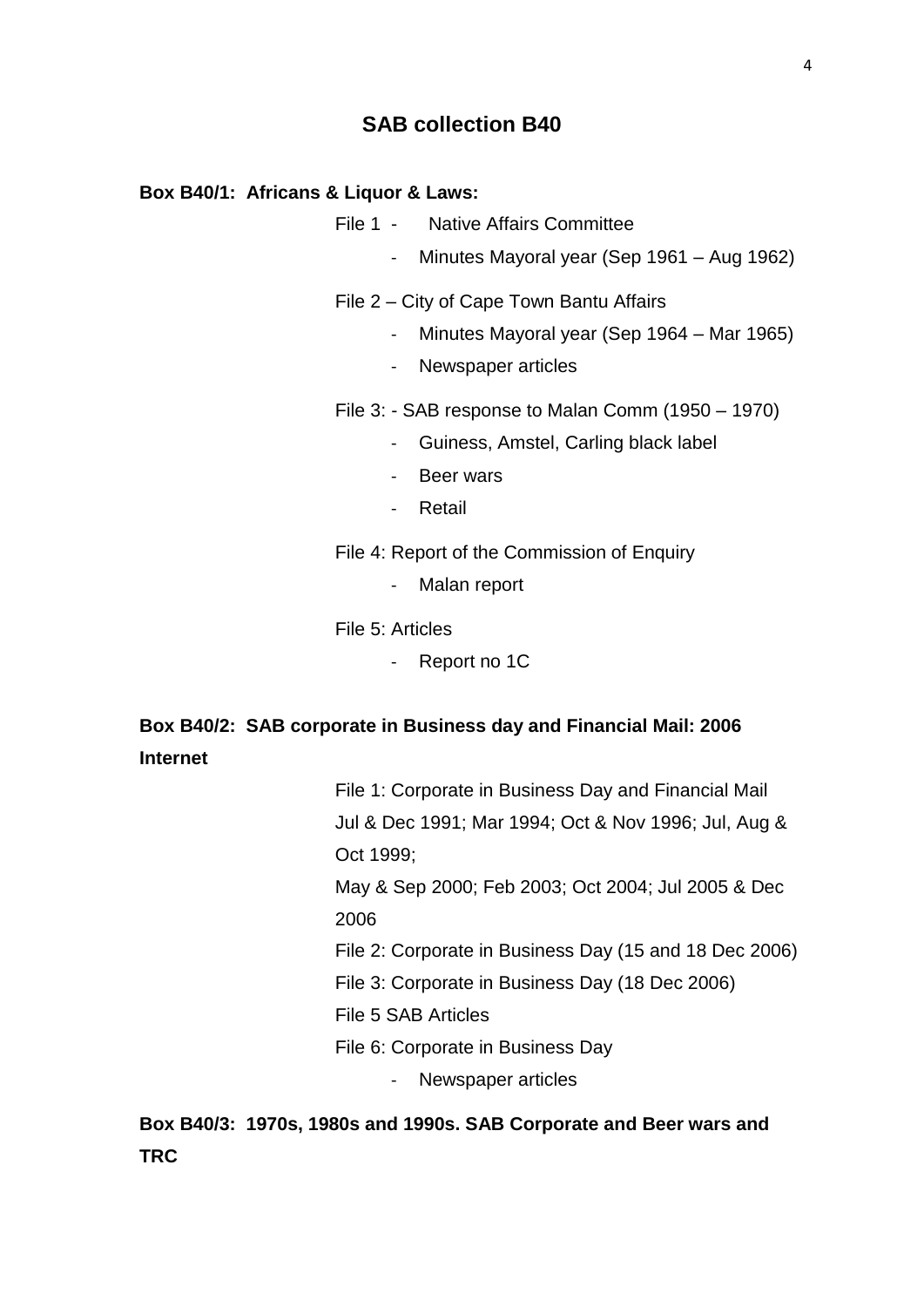#### File 1: SAB Corporate and Beer wars

- Newspaper articles
- File 2: Study of the liquor industry in SA (Mar 2004)
- File 3: SAB Corporate and Beer wars (The report 1998)
- File 4: SAB Corporate and Beer wars (1974)
- File 5: Black Business news
	- Homelands Battle stores
	- Beer Wars

#### **Box 40/4: SAB Beer Wars**

File 1: (1980)

File 2: (1979)

File 3: Adams and Adams, Patent, Trademarks and copyright

Attorneys 1978)

File 4 – 6: Beer Wars

File 7: Beer Wars (1971-1973); (1975-1978)

File 8: SAB Soccer Tour (1983)

File 9: Lion Lager

File 10: Beer and Coca-Cola

File 11: Retail

## **Box 40/5: Financial Mail & HM's. SAB Interviews & CSI**

File 1 – Supplement to Financial Mail File 2 – SAB Interview and CSI File 3 – SAB Interview and CSI

File 4 – SAB Interview and CSI

#### **Box 40/6: Post 1994 Namibia, laugh it off, SAB Growth**

- File 1 SAB and post-apartheid
- File 2 Laugh it off
- File 3 Beer business (1998 2000)
	- Three year business plan (F00 F03)

(F01 – F03)

- File 4 Research report on the liquor industry (2004)
- File 5 A liquor licensing policy for the Western Cape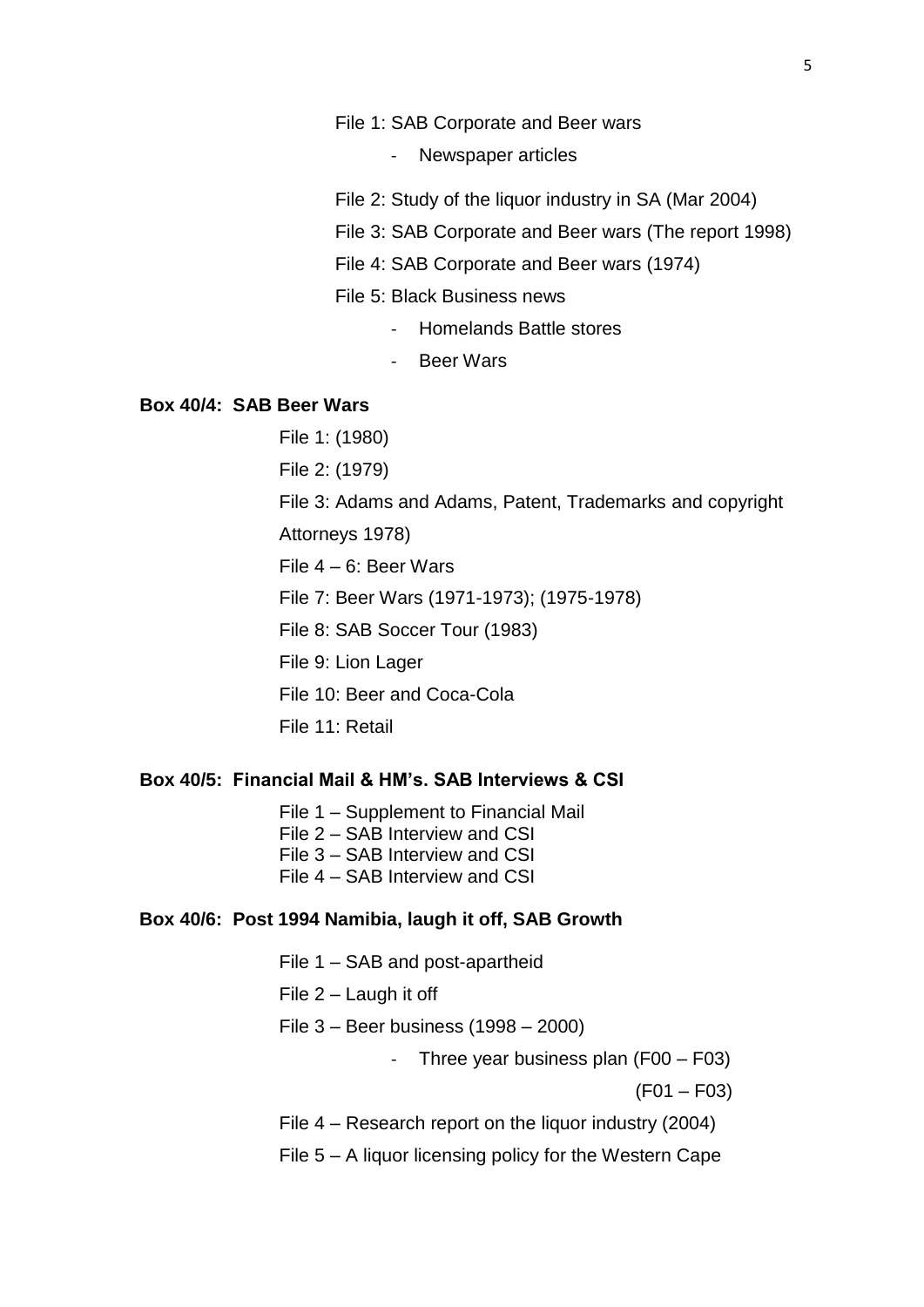- **Articles**
- File 6 Articles
- File 7 Newspaper articles
- File 8 Newspaper articles (1993 2000)

#### **Box 40/7: Post 1994 and 2000**

- File 1 Amstel crisis March 2007
- File 2 BEE
- File 3 China
- File 4 Rheem and SFW/KWV/SAB
- File 5 SAB Global
- File 6 SAB Homelands

#### **Box 40/8: Press clips 1960s – 1990s. Alcohol and Beer**

File 1 – Making beer, making friends

- SAB brochures

File 2 – (1960s – 2000s) File 3 – 1982, 1985, 1988, 1989, 1991, 1994, and 1996 File 4 – 1970 – 1978 File 5 – 1964 – 1969 File 6 – 1961 - 1963

### **Box 40/9: Corporate and Beer Wars**

File 1 – 100 years of Brewing excellence

- Welcome to prospection brewery

File 2 – Competition board

- Report No: 10

File 3 – SAB Corporate and beer wars

File 4 – 1966

- File 5 Excise
- File 6 SA food review (1977)
- File 7 1970
- File 8 SAB Corporate and beer wars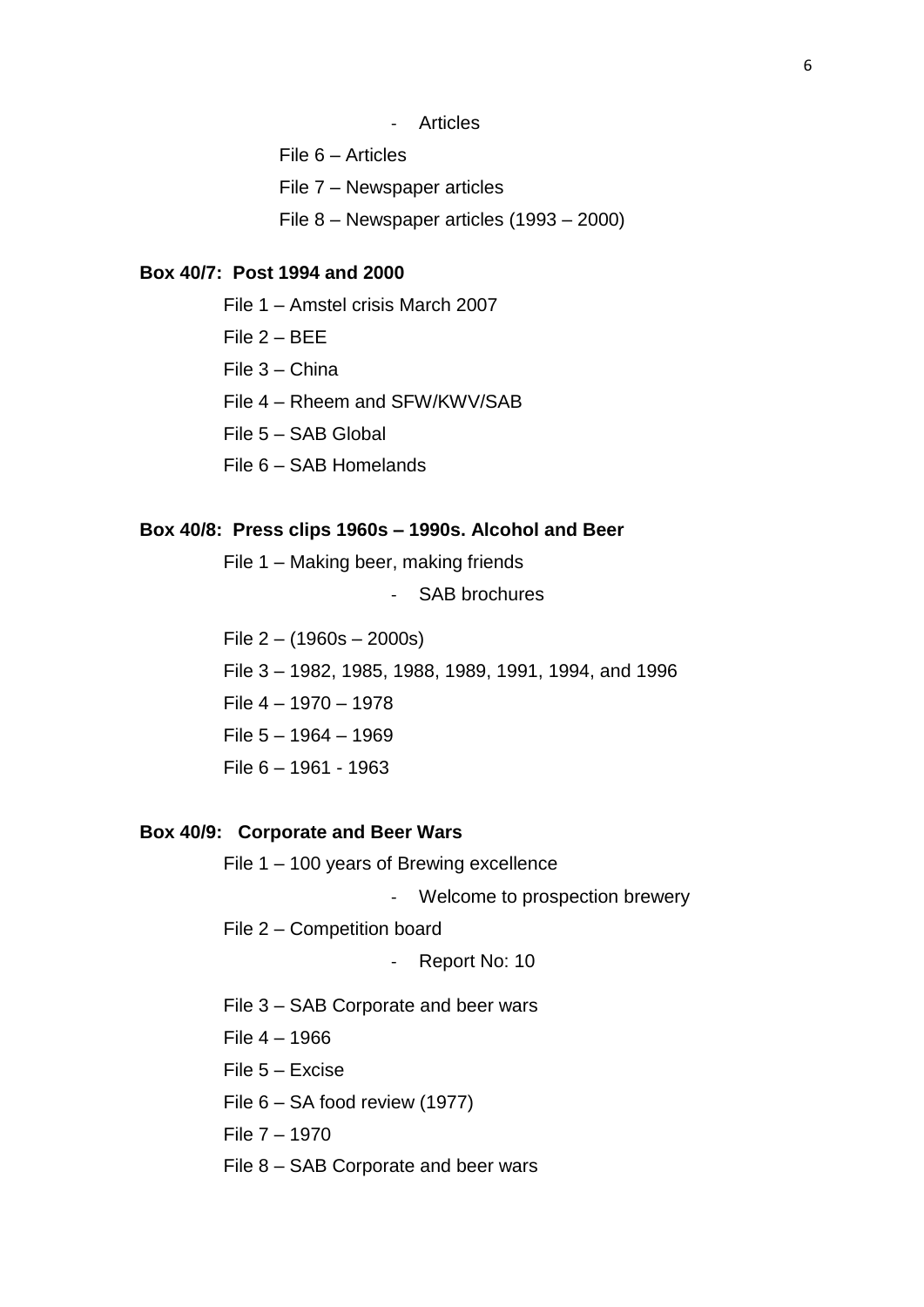File 9 – Growth and sales

File 10 – Beer wars Excise

 $-$  USA (2007 – 2008)

#### **Box 40/10: SAB in USA**

File 1 – 1980s

File 2 – Restructuring (2002/3)

- Catfight (2003)

Baseball (2004)

File 3 – USA (2005)

- Global beverages (2006)

- (2005 – 2007)

File 4 – SAB Miller (2007)

- USA (2007 – 2008)

## **Box 40/11: Shebeens**

File 1 – (1980 – 1983, 1985) File 2 – (1960s, 1970s, 1980s, and 1990s) - Press clips

File 3 – Soweto File 4 - Shebeens (1972 – 1979) File 5 – Beer Ads - Articles

File 6 – E'spotini: Speeches (1982 and 1983)

#### **Box 40/12: World class management, labour & technology**

File 1 – The F97 annual report to employees of SAB beer division

Corporate citizenship reviews (1999)

File 2 – World class management and labour technology

File 3 – Labour

- File 4 Technology, capacity, breweries
- File 5 Boardroom saga
- File 6 Articles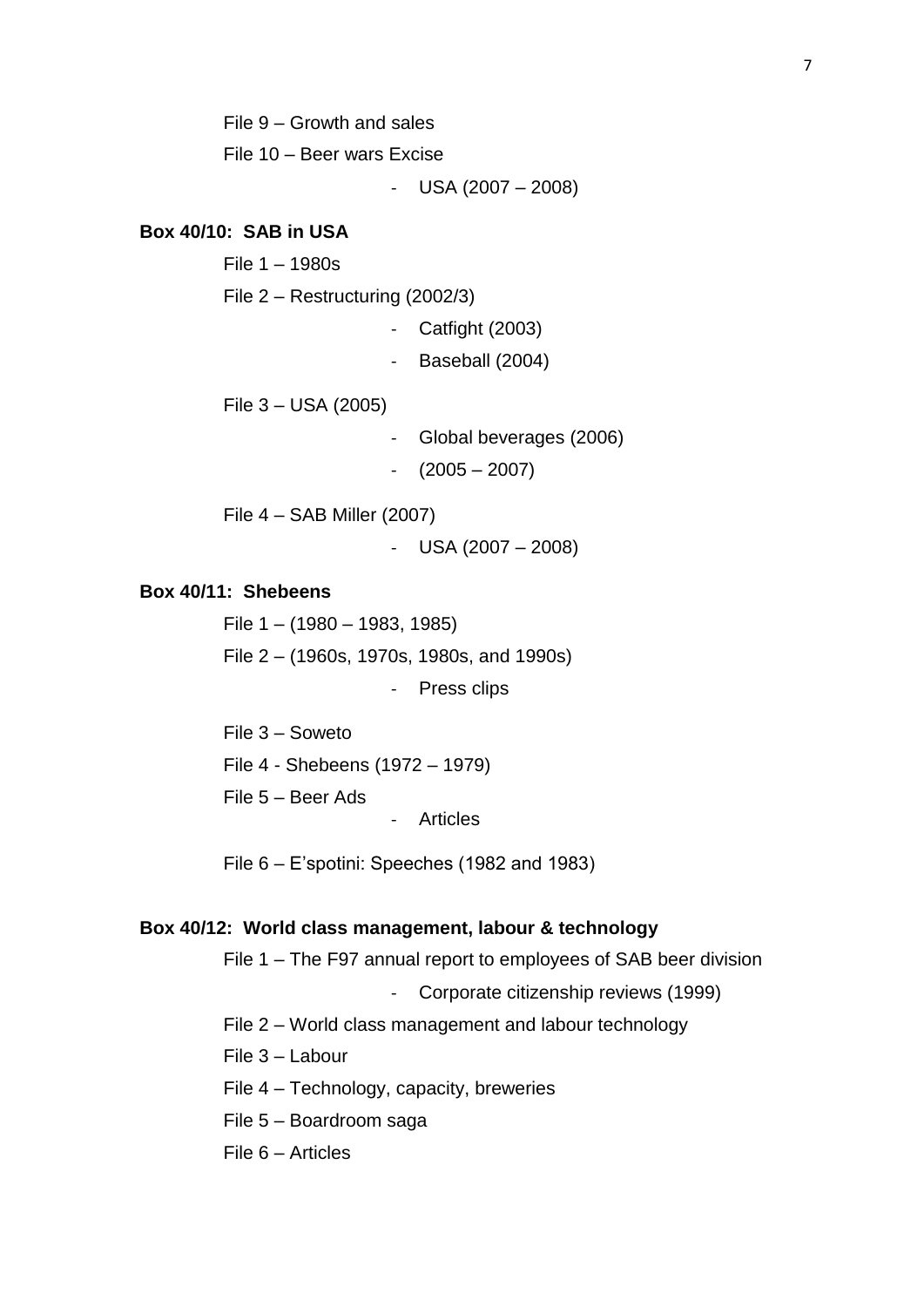**40/13/01:** FAWU v SAB Witness Bundle B

**40/13/02:** FAWU v SAB

Witness Bundle H

**40/13/03:** FAWU v SAB Witness Bundle

**40/13/04:** FAWU v SAB

Witness Bundle K & L

**40/13/05:** FAWU v SAB

Pleadings 2

**40/13/06:** SAB/Record MN

Record 1

**40/13/07:** FAWU v SAB

Record 2

**40/13/08:** FAWU v SAB

Record 3

**40/13/09:** FAWU v SAB

Record 4

**40/13/10:** FAWU v SAB

Record 5

**40/13/11:** FAWU v SAB

Record 6

#### **Box 40/14: Sowetan**

File 1 – Carling black label ads

File 2 – Castle ads

File 3 – Jo-Jo Cartoons

File 4 – 1985

- Licensing
- Bottle store Blacks
- Taverns beauty contest
- Ga-Rankuwa music festival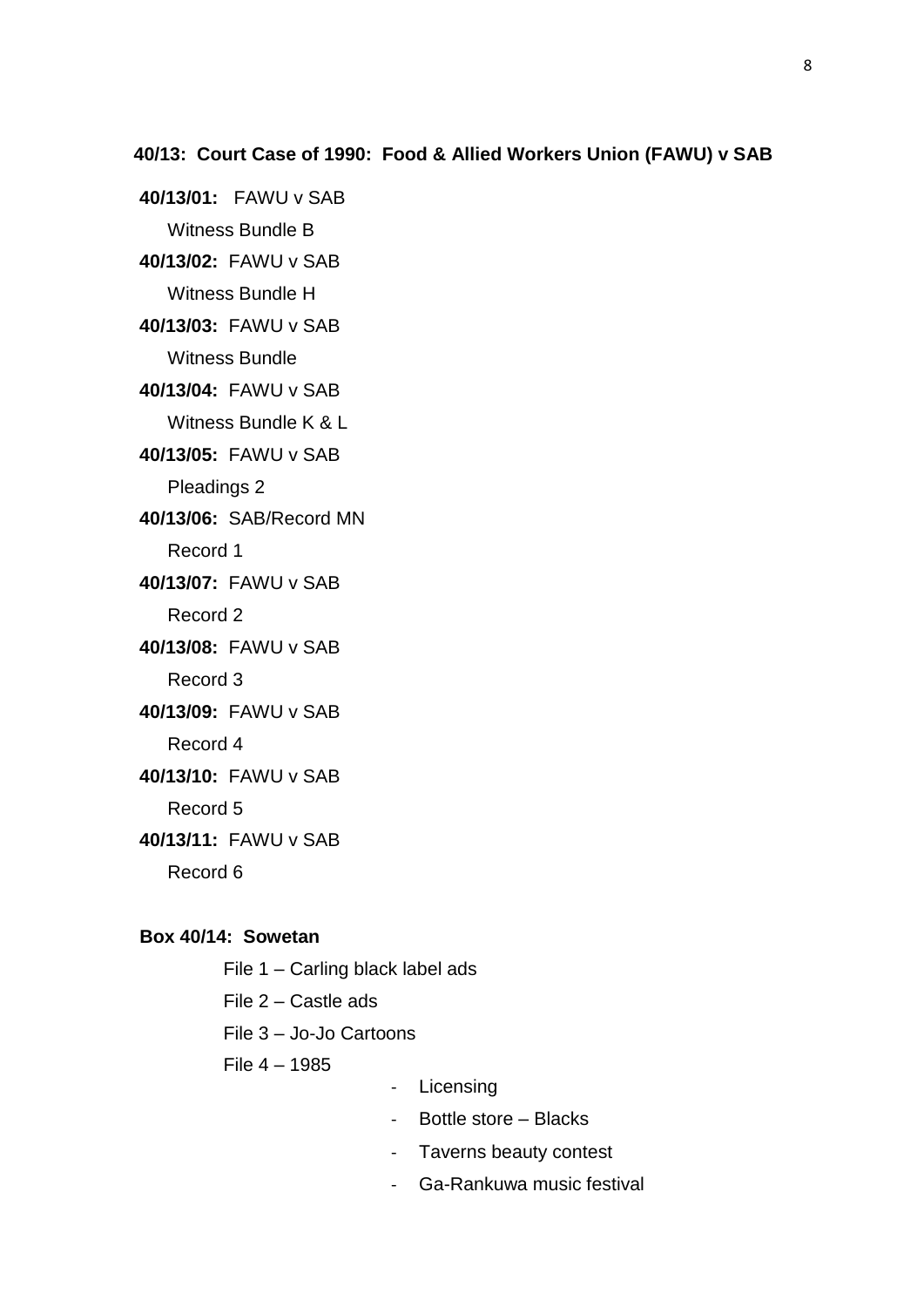File 5 – 1986

- Crime and shebeens
	- Mid class taverns
- Taverners annual picnic party

## File 6 – 1987

- Black mid class
- Crime and shebeens
- SAB ads for African skills
- Details escape (politics)
- SAB strike
- Ad for covet the cans

## File 7 – 1988

- Violence at shebeens
- SAB ads for homeland breweries
- Complaint that police are drunk
- Black mid class
- File 8 Non-SAB cignor ads
- File 9 Ohlssons ads
	- Crisis of masculinity (1985-1988)
- File 10 Amstel ads
- File 11 Lion Lager ads
- File 12 Sport and SAB
	- Castle league sponsorship
	- Castle league competition / soccer pot (Jackpot)
	- Ohlssons challenge
	- SAB and NSL
- File 13 1980 and 1981
	- SAB premier league
	- Legalisation of shebeens
	- Pelican
	- Strike against wrab